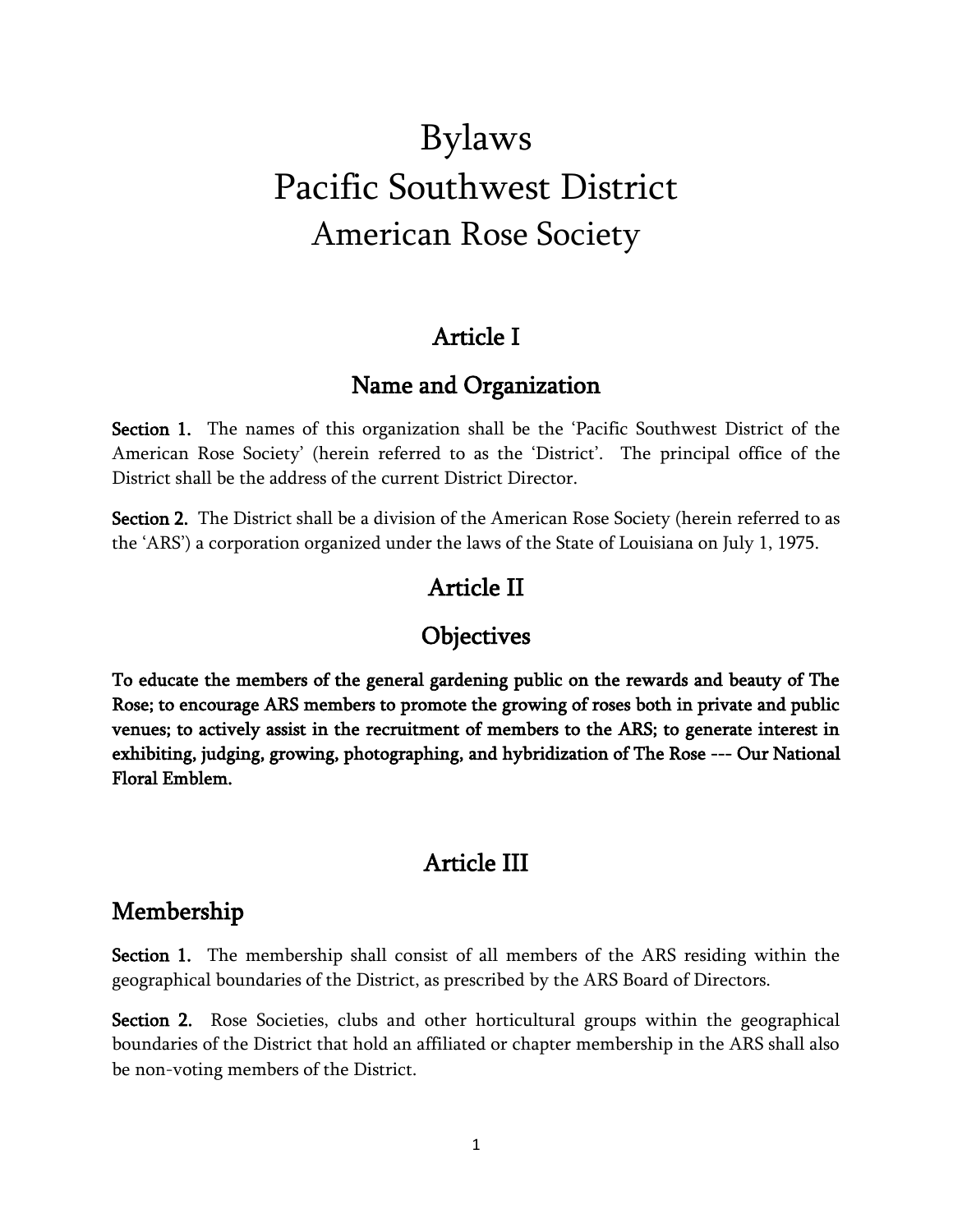## Article IV

## Officers & Chairmen

Section 1. The Elected Officers of the District shall be a District Director, a Vice Director, a Secretary, a Treasurer and a District Member of the National Nominating Committee.

Section 2. The Appointed Chairmen of the District shall consist of the Chairman of Horticultural Judges, Chairman of Arrangement Judges, Chairman of Rose Photography, Chairman of Consulting Rosarians, Roses in Review Coordinator, Parliamentarian, Webmaster, Chairman of the District Nominating Committee, Historian, Public Rose Garden Coordinator, District Member of the National Membership Committee, The Public Garden Awards Committee, and the Show Calendar and Events Committee.

Section 3. All Appointed Chairmen shall serve a term concurrent with the term of the District Director.

## Article V

## Duties of Elected Officers

Section 1. The management of the affairs of the District shall be vested in the District Director who shall also serve as Chairman of the Executive Committee. The Executive Committee shall consist of the Elected Officers of the District and shall provide counsel and advice to the District Director and shall discharge such other duties as may be specified in these Bylaws.

Section 2. The District Director shall manage the affairs of the District; preside at all meetings of the District, the Executive Committee and the President's Council; appoint Appointed Officers; appoint such additional chairmen or committees as may be deemed necessary to carry out the objectives of the District; be an ex-officio member of all committees except the Nominating and Auditing Committees, with a right to vote; and determine the order of procedure at all meetings. The District Director shall be entitled to an annual travel stipend not to exceed \$500 if the funds are available.

Section 3. Subject to Article VII, the Vice Director shall perform the duties of the District Director in that officer's absence, or whenever the District Director shall by reason of temporary disability be unable to perform the duties of the office.

Section 4. The Secretary shall keep the minutes of all District Business Meetings, send the District Director a copy of the minutes within thirty days after a meeting and record the names of members societies represented at each District Business Meeting.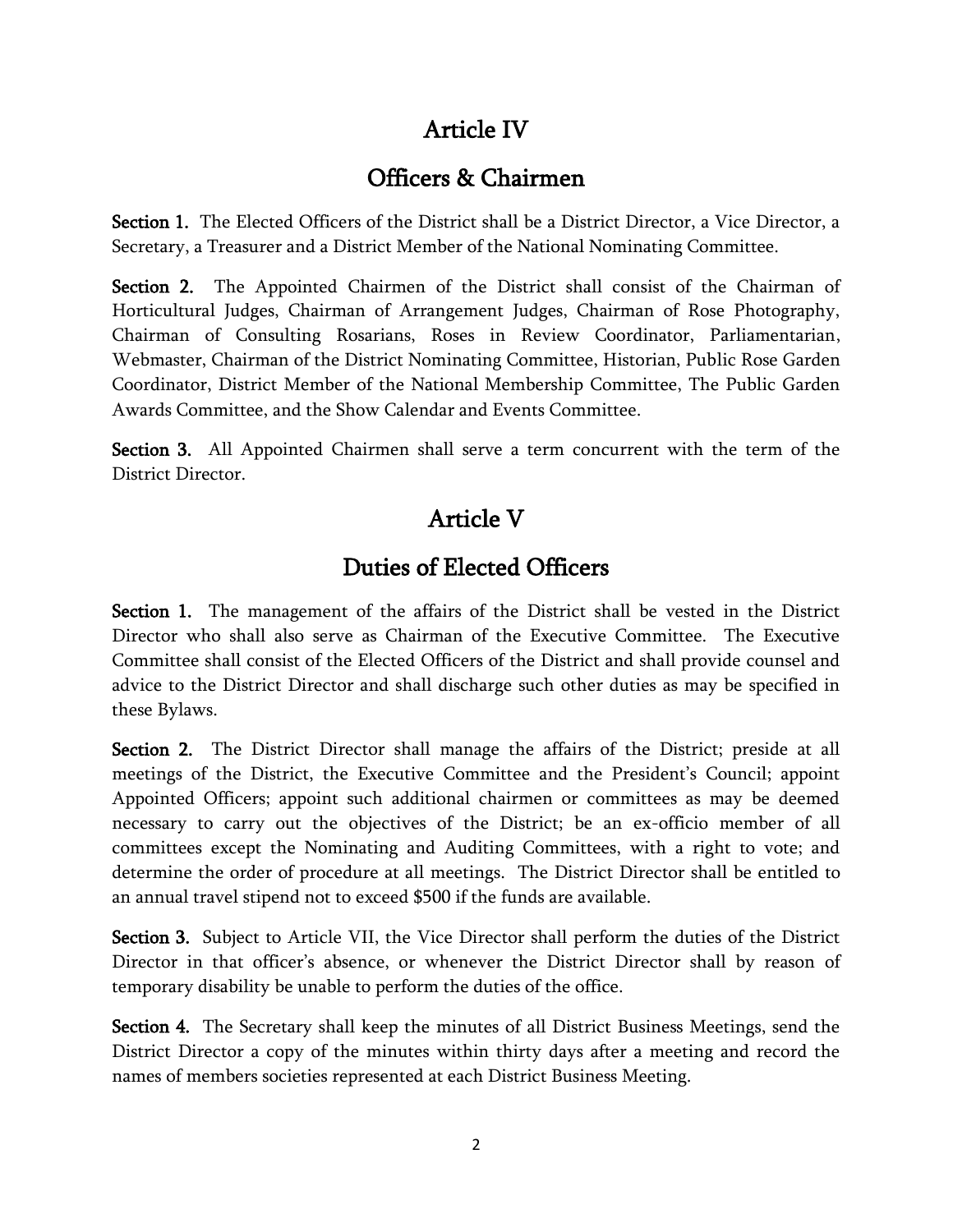Section 5. The Treasurer shall maintain a bank account in the name of the 'American Rose Society, Pacific Southwest District'. Directly deposit into that account all funds received; draw upon such funds by a single signature, unless otherwise provided for by the Executive Committee; provide on demand of the Treasurer of the ARS such financial information as may be requested; close the books at year's end; and make the books available to an Audit Committee of two members appointed by the District Director. The Treasurer will submit a report of the finances of the District at the Annual District Meeting. For accounting purposes, the fiscal year shall be April 1 through March 31. The Treasurer shall file all necessary Internal Revenue Reports in a time manner.

#### Article VI

#### Duties of Appointed Officers and Committee Chairmen

Section 1. Chairman of Horticultural Judges shall administer a program for the continuing education of ARS Rose Horticultural Judges residing within the District; conduct schools for qualified members who may be interested in becoming ARS Rose Horticultural Judges; shall review the official list of ARS Horticultural Judges on the District Website regularly and send corrections to the District Webmaster in a timely manner; and, together with the District Director and District Member of the National Nominating Committee, select annually the recipient(s) of the District Outstanding Horticultural Judge Award

Section 2. The Chairman of Arrangement Judges shall administer a program for the continuing education of ARS Rose Arrangement Judges residing within the District; conduct schools for qualified members who may be interested in becoming ARS Rose Arrangement Judges; shall review the official list of ARS Arrangement Judges on the District Website regularly and send corrections to the District Webmaster in a timely manner; and, together with the District Director and District Member of the National Nominating Committee, select annually the recipient(s) of the District Outstanding Arrangement Judge Award

**Section 3.** The Chairman of Rose Photography shall administer a program for education in the current Master Schedule and Guidelines for Photography for all interested District members and work with societies wishing to add a Photography Division to their shows. The chairman of photography shall also develop a program of education for ARS rose horticultural and arrangement judges who may be called upon to judge photography in ARS shows within the District. The chairman of photography shall approve local and District photography show schedules, and serve as Judges Chair for Photography for District shows. The chairman of photography shall be willing to serve, when called upon, as a liason between the district and the ARS photography committee, so that appropriate updates can be made and passed on to the district members, societies, and show committees. The chairman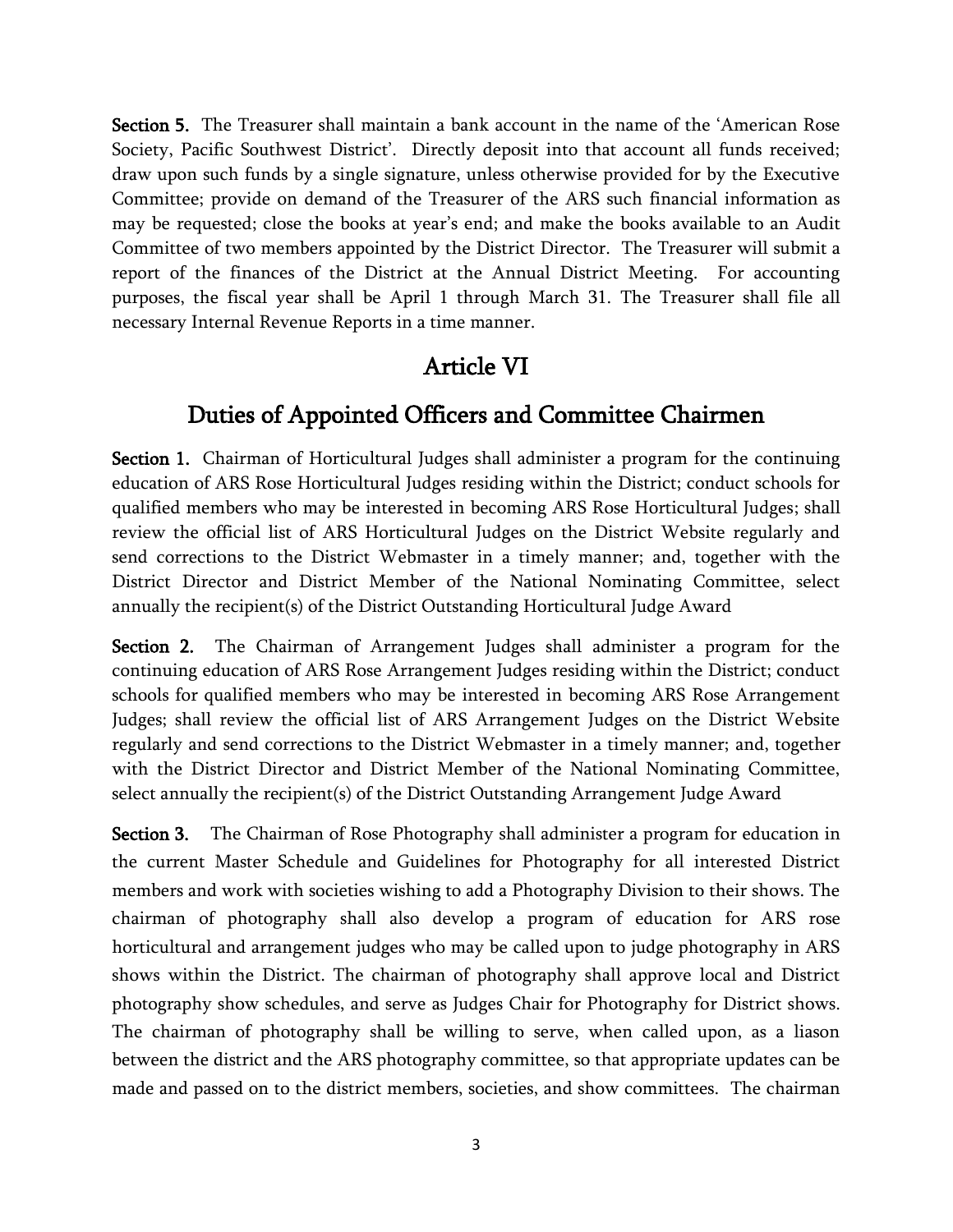of photography shall be an American Rose Society Accredited Judge in either Horticulture or Arrangements or both. Demonstration of knowledge of and skills in photography is highly desirable.

Section 4. The Chairman of Consultation Rosarians shall administer a program for the continue education of ARS consulting Rosarians residing within the District, conduct schools for qualified members who may be interested in becoming ARS Consulting Rosarians; assist each Member Society in the appointment of a Consulting Rosarian Coordinator for the Society; require all District Consulting Rosarians to submit a Roses in Review report annually; maintain a current list of Consulting Rosarians in the District; shall review the official list of ARS Consulting Rosarians on the District Website regularly and send corrections to the District Webmaster in a timely manner; and, together with the District Director and District Member of the National Nominating Committee, select annually the recipient(s) of the ARS Outstanding Consulting Rosarian Award

Section 5. The Roses in Review Coordinator shall compile the data submitted under the ARS Roses in Review Program, transmit such data in the required official format to the National Coordinator, and prepare a special report of the District result for publication in the District Bulletin (if there currently is a bulletin) and on the District Website.

Section 6. The Parliamentarian shall advise the District Director or other Presiding Officers on matters of Parliamentary Procedure at all District Business Meetings.

Section 7. The District Director has the option to have a District Bulletin and may appoint a District Bulletin Editor who shall edit, publish and distribute, via email only, a quarterly District Bulletin to subscribers. The District Bulletin shall contain relevant news items regarding activities in the District, individual Rose Society announcements, schools, shows and seminars. The District Bulletin shall also contain all contact information for District Officers and Chairmen as well as Presidents of local Rose Societies

Section 8. The District Webmaster shall establish and maintain a District Website for the publication of information and news items related to the ARS, District and Local Rose Society activities.

Section 9. The Chairman of the District Nominating Committee shall, in consultation with such committee members as he or she may appoint, nominate one or more candidates for Vice Director, Secretary, Treasurer and District Member of the National Nominating Committee for election at the District Annual Meeting occurring in the year of the ARS National Triennial Elections.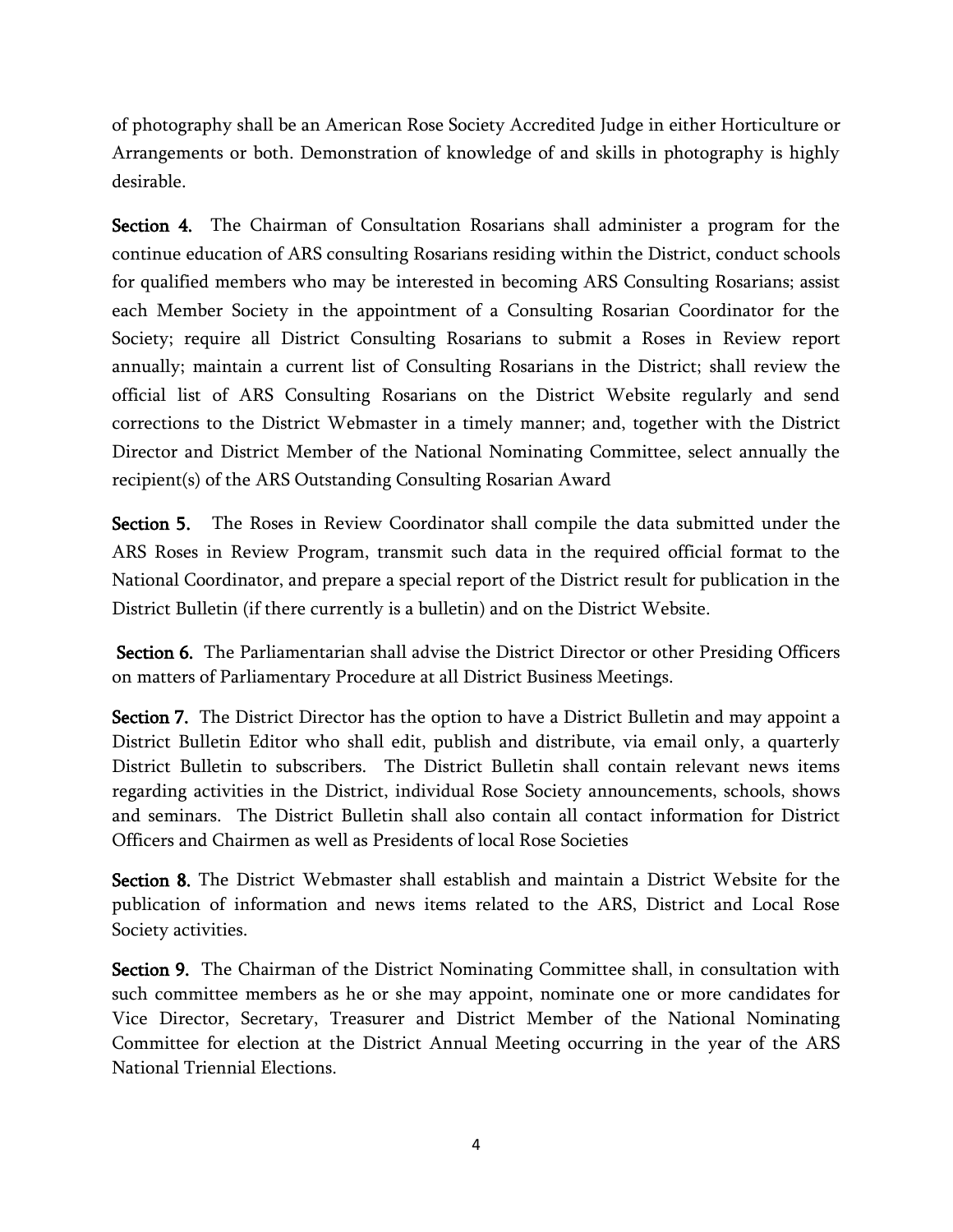Section 10. The Historian shall administer the storage of the archives of the District and provide educational information on District history at the District Annual Convention.

Section 11. The Public Rose Garden Coordinator shall collect and maintain a master listing of all public rose gardens within the District and provide the District Webmaster with such information as may be required to be published on the District Website. The Coordinator will also solicit applications and determine the District Annual Public Gardens Awards with the approval of the District Director at the annual District Meeting

Section 12. District Member of the National Membership Committee shall represent the District on the national Membership Committee. In addition, shall maintain a membership list of all District Society Presidents as well as all ARS and non-ARS Members residing within the PSWD. This list will be provided by ARS and the local societies annually and updated in a timely manner. Also part of their responsibility is to coordinate distribution of information requested by ARS as well as the District Director to be distributed to the membership.

Section 13. The Show Calendar and Events Chairman shall maintain and coordinate a master calendar for the district. This shall be done in order to avoid conflicting district and local events such as rose shows, judging and consulting rosarian seminars and other local events.

#### Article VII

#### Vacancies

Section 1. In the event of the death, permanent incapacity, or resignation of an Elected Officer (other than the District Director or the District Member of the National Nominating Committee), the Executive Committee shall fill such vacancy for the remaining term.

Section 2. In the event of the death, permanent incapacity, or resignation of the District Direct, the Vice Director shall assume the position of Interim District Director and serve until the next Triennial Election.

Section 3. In the event of the death, permanent incapacity, or resignation of the District Member of the National Nominating Committee, the District Director shall appoint, with the approval of the Executive Committee, a member to serve in that capacity until the next Triennial Elections.

## Article VIII

#### Nominations and Elections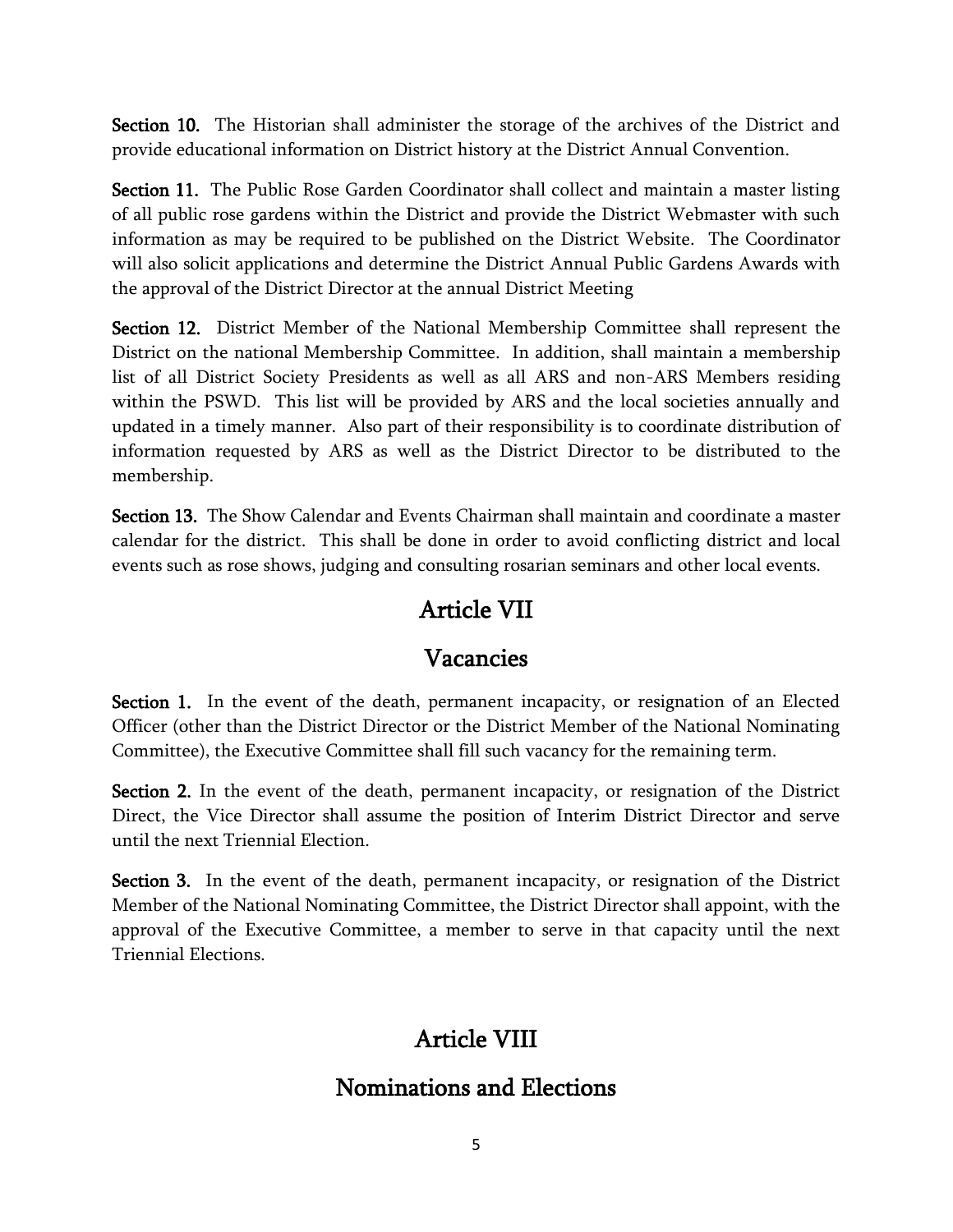Section 1. The District Director shall be elected under the bylaws of the ARS for the threeyear term as specified therein.

Section 2. The Vice Director, Secretary and District Member of the National Nominating Committee shall be elected at the District Annual Meeting occurring in the same year as the ARS National Triennial Elections for a term concurrent with that of the District Director.

Section 3. The candidates for Vice Director, Secretary, Treasurer and the District Member of the National Nominating Committee shall be posted on the District Website at least twenty days prior to the District Annual Meeting at which election shall be held under Section 2.

Section 4. The District Director shall call for additional nominations for elected to the offices of Vice Director, Secretary, Treasurer and District Member of the National Nominating Committee from the floor at the District Annual Meeting at which the election shall be held under Section 2. All nominations must have the consent of the nominee.

Section 5. Election to the offices of Vice Director, Secretary, Treasurer and the District Member of the National Nominating Committee shall be by ballot for each office. A majority vote shall elect. In the event there shall be more than two candidates and a majority is not obtained on the first ballot, the two candidates with the highest number of votes shall be placed on a second ballot and a majority vote thereon shall elect.

# Article IX

## President's Council

Section 1. The President's Council shall consist of the President or their representative of each member Society and the members of the Executive Committee.

Section 2. The President's Council shall meet at the District Annual Convention prior to the District Annual Meeting to offer advisory recommendations to the District Director and. On the vote of the majority, may add items to the agenda of the District Annual Meeting.

Section 3. The host Rose Society must provide for a minimum two hours and a suitable venue to hold such meeting.

Section 4. 90 days prior to the convening of the Annual District Meeting, the Host Rose Society will post on the District website notice of the schedule upcoming events including the President's Council meeting

## Article X

## Annual Convention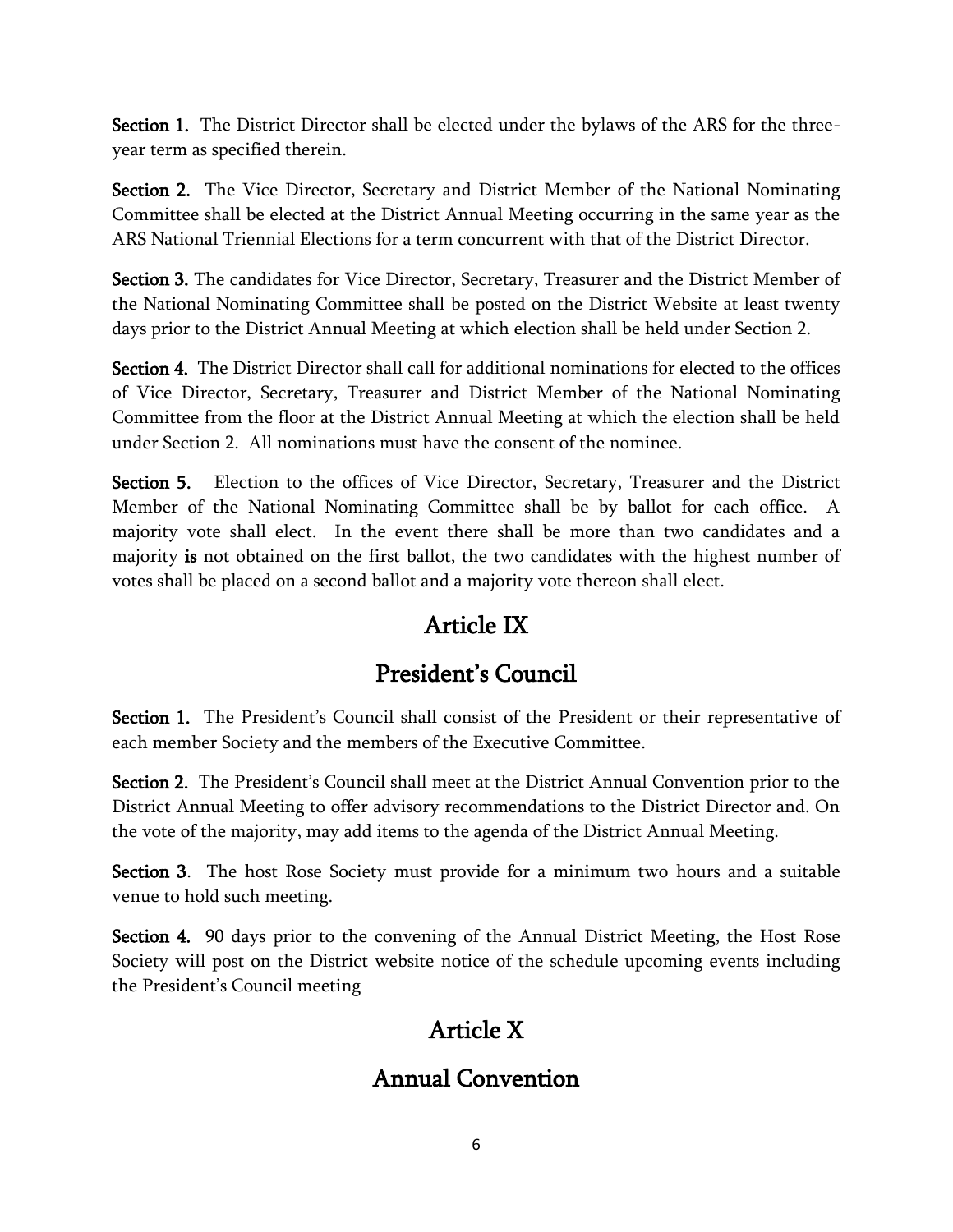Section 1. A District Annual Convention consisting of two to three days shall be held over a suitable weekend selected by the host society and approved by the District Director. The dates selected shall in no event conflict with an ARS National Convention unless held in conjunction with an ARS National Convention.

Section 2. The District Annual Convention shall include a District Rose Show; A meeting of District Consulting Rosarian; meetings of District Horticulture and Arrangement Judges; the meeting of the President's Council, and Awards Banquet and the District Annual Meeting. The host society must also provide the time and venue for the following; District Annual Meeting (2 hours); District Consulting Rosarian Meeting (1 hour); District Horticultural Judges Meeting (1 hour) and District Arrangement Judges Meeting (1 hour). The host society shall provide the District Director a complimentary room during the convention. With the approval of the Executive Committee, a District Annual Meeting that is held in conjunction with an ARS National Convention may have the aforementioned meeting times reduced due to time and space limitations.

Section 3. The selection of a host society for future District Annual Conventions shall be decided by a majority vote at the District Annual Meeting.

Section 4. The host society shall submit registration and complete program details for the Annual Convention to the District Webmasters for posting on the District Website at least 90 days prior to the District Annual Convention.

Section 5. A District Special Business Meeting may be called at any time by the Executive Committee, but not more than one special meeting shall be called or held in any calendar year.

Section 6. Each ARS member present at any District Business Meeting shall be entitled to vote and a quorum shall be fifty members. Once a quorum is verified, business shall proceed until adjournment regardless of the number of voting members present. A majority of the members voting is required pass any action or motion and is valid and fully binding.

Section 7. Items for inclusion on the agenda of a District Business meeting may be submitted by an ARS member to the District Director at least thirty days prior to the meeting, or, in the case of the District Annual Meeting, may be proposed at the President's Council Meeting. The agenda of a District Business Meeting shall be provided to members at the commencement of the meeting and items not set forth thereon shall not be considered at the meeting

## Article XI

## Funds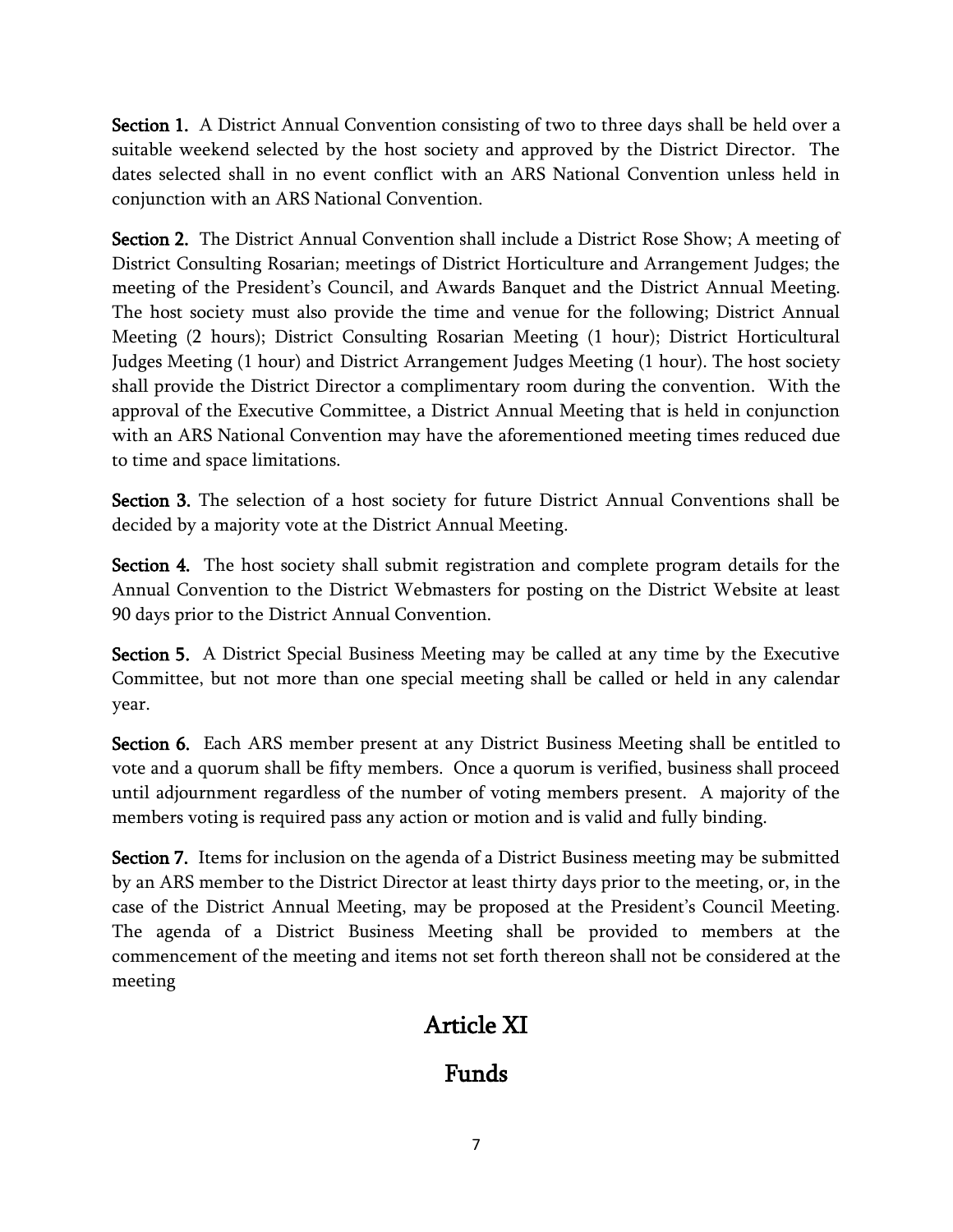Section 1. The District is not authorized to collect membership dues. Each member society is requested to remit a financial contribution to the Treasurer on an annual basesto assist in the operation of the District, with the actual amount to be recommended by the Executive Committee from time to time. The Treasurer shall mail/email to each member Rose Society' President on an annual basis a request for such donation.

Section 2. A member Rose Society that serves as a host to a District Annual Convention (other than a convention held in conjunction with an ARS National Convention) shall open and maintain a separate bank account, in the name of the 'Local Society, Pacific Southwest District'. All funds deposited into that account shall be restricted to use for that convention. Within a reasonable time, not to exceed ninety days after the close of the District Annual Convention, this separate account shall be closed, audited and a report thereof submitted to the Treasurer and the District Director. The net profits from a District Annual Convention shall be divided equally between the District and the host society

Section 3. All funds and other property of the District are the property of the ARS, a corporation recognized as a non-profit charitable organization under Section  $501(c)(3)$  of the Internal Revenue Code, and are subject to administration as provided for in these bylaws, the ARS Articles of Incorporation and the ARS Bylaws. In the event of a conflict between these bylaws and either the ARS Articles of Incorporation or the ARS bylaws, the ARS Articles of Incorporation or the ARS bylaws shall prevail.

Section 4. All District expenditures, other than those for payment of District mailings, publications, website maintenance, or awards shall be subject to approval of the Executive Committee.

Section 5. In the event of consolidation, subdivision or change in District boundaries, the funds and other property of the District shall be transferred as directed by the ARS Board of Directors, provided, however, that all such funds and other property shall remain the property of the ARS, or a division, or an incorporated charitable affiliate thereof.

# Article XII

## District Trophies

Section 1. The District Rose Show is an integral part of the Annual District Convention and an important part of this Rose Show is a section of District Challenge Classes that are devoted to showcase the beauty of the rose and to honor those exhibitors that can achieve rose horticultural perfection. District Challenge Classes may be for Horticulture, Arrangements or Photography.

Section 2. New Challenge Classes may be added to the permanent District Show Schedule only by member Rose Societies submitting a proposal at the Annual District Meeting. Exact